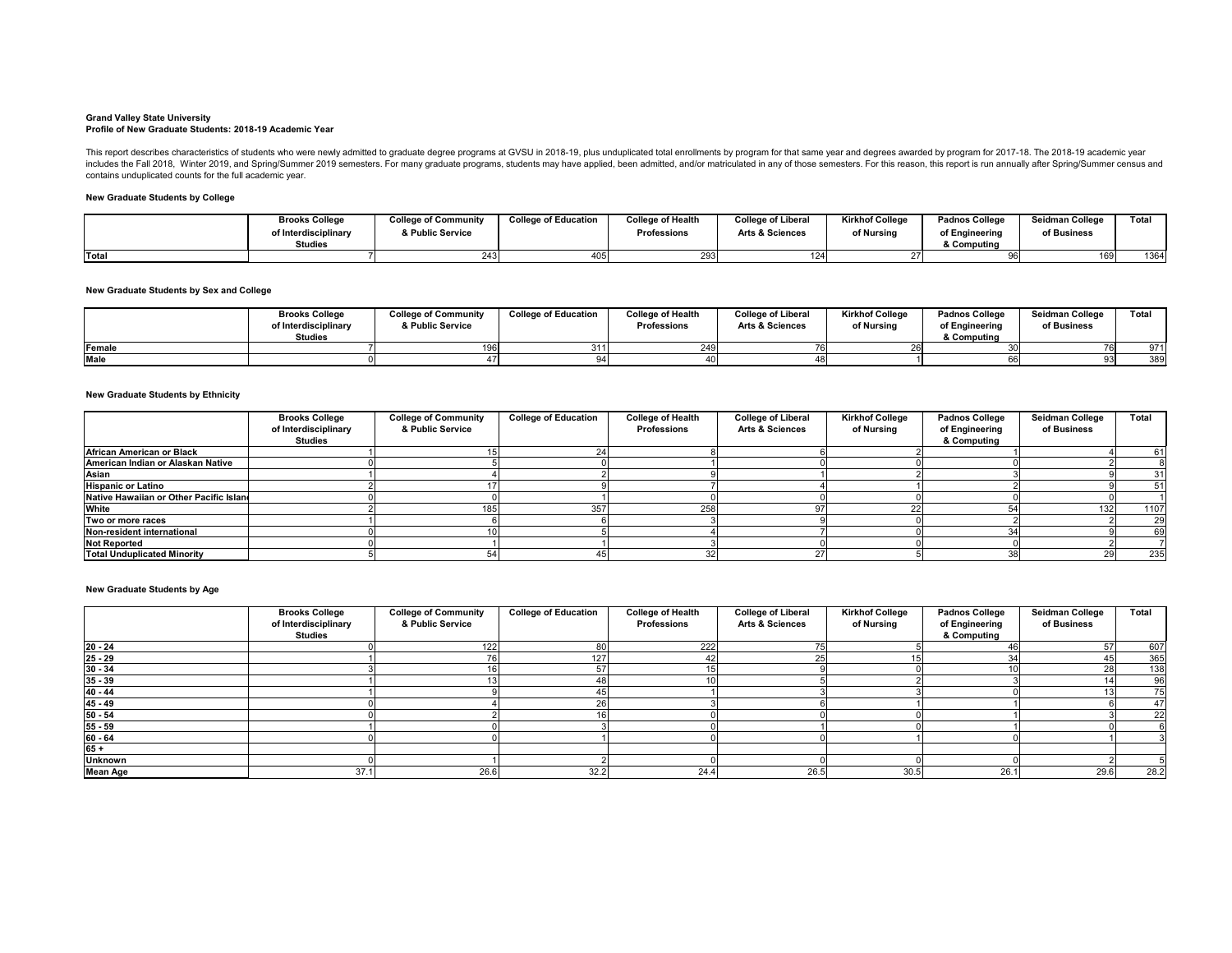# **New Graduate Students by Geographic Origin Michigan**

|                                                   | <b>Brooks College</b><br>of Interdisciplinary | <b>College of Community</b><br>& Public Service | <b>College of Education</b> | <b>College of Health</b><br><b>Professions</b> | <b>College of Liberal</b><br><b>Arts &amp; Sciences</b> | <b>Kirkhof College</b><br>of Nursing | <b>Padnos College</b><br>of Engineering | <b>Seidman College</b><br>of Business | <b>Total</b>         |
|---------------------------------------------------|-----------------------------------------------|-------------------------------------------------|-----------------------------|------------------------------------------------|---------------------------------------------------------|--------------------------------------|-----------------------------------------|---------------------------------------|----------------------|
| MI - Alcona                                       | <b>Studies</b>                                |                                                 |                             |                                                |                                                         |                                      | & Computing                             |                                       |                      |
| MI - Allegan                                      |                                               | 10 <sup>1</sup>                                 |                             |                                                |                                                         |                                      |                                         |                                       | 28                   |
| MI - Alpena                                       |                                               |                                                 |                             |                                                |                                                         |                                      |                                         |                                       | $\overline{4}$       |
| MI - Antrim                                       |                                               |                                                 |                             |                                                |                                                         |                                      |                                         |                                       | $\overline{3}$       |
| MI - Arenac                                       |                                               | $\Omega$                                        |                             |                                                |                                                         |                                      |                                         |                                       | $\overline{1}$       |
| MI - Barry                                        |                                               |                                                 |                             |                                                |                                                         |                                      |                                         |                                       | 15                   |
| MI - Bay                                          |                                               |                                                 |                             |                                                |                                                         |                                      | $\Omega$                                |                                       | $\mathbf{3}$         |
| MI - Benzie                                       |                                               |                                                 |                             |                                                |                                                         |                                      |                                         |                                       | $\overline{4}$       |
| MI - Berrien                                      |                                               |                                                 |                             |                                                |                                                         |                                      |                                         |                                       | $6 \overline{6}$     |
| MI - Branch                                       |                                               |                                                 |                             |                                                |                                                         |                                      |                                         |                                       | $\mathbf{2}$         |
| MI - Calhoun                                      |                                               |                                                 |                             |                                                |                                                         |                                      |                                         |                                       | $\infty$             |
| MI - Cass                                         |                                               | $\Omega$                                        |                             |                                                |                                                         |                                      |                                         |                                       | $\overline{6}$       |
| <b>MI - Charlevoix</b>                            |                                               | $\Omega$                                        |                             |                                                |                                                         |                                      |                                         |                                       | $\overline{6}$       |
| MI - Cheboygan                                    |                                               |                                                 |                             |                                                |                                                         |                                      | $\Omega$                                |                                       | $\overline{4}$       |
| MI - Chippewa                                     |                                               | $\overline{2}$                                  |                             |                                                |                                                         |                                      |                                         |                                       | $\overline{4}$       |
| MI - Clinton                                      |                                               |                                                 |                             |                                                |                                                         |                                      |                                         |                                       | 11                   |
| MI - Delta<br>MI - Eaton                          |                                               |                                                 |                             |                                                |                                                         |                                      |                                         |                                       | $\mathbf{1}$         |
|                                                   |                                               |                                                 |                             |                                                |                                                         |                                      |                                         |                                       | $\overline{5}$       |
| MI - Emmet                                        |                                               |                                                 |                             |                                                |                                                         |                                      |                                         |                                       | $6 \mid$             |
| MI - Genesee                                      |                                               |                                                 |                             |                                                |                                                         |                                      | $\Omega$                                |                                       | 11                   |
| <b>MI - Grand Traverse</b><br><b>MI</b> - Gratiot |                                               | $\Omega$                                        |                             |                                                |                                                         | $\Omega$                             |                                         |                                       | 18<br>$\overline{2}$ |
| MI - Hillsdale                                    |                                               |                                                 |                             |                                                |                                                         |                                      |                                         |                                       | 1 <sup>1</sup>       |
| MI - Huron                                        |                                               |                                                 |                             |                                                |                                                         |                                      |                                         |                                       | $\mathbf{1}$         |
| MI - Ingham                                       |                                               |                                                 |                             |                                                |                                                         |                                      |                                         |                                       | 21                   |
| MI - Ionia                                        |                                               |                                                 |                             |                                                |                                                         |                                      |                                         |                                       | 9                    |
| MI - Isabella                                     |                                               | $\overline{2}$                                  |                             |                                                |                                                         |                                      |                                         |                                       | $\infty$             |
| MI - Jackson                                      |                                               |                                                 |                             |                                                |                                                         |                                      |                                         |                                       | $\overline{7}$       |
| MI - Kalamazoo                                    |                                               | $\overline{2}$                                  | 13                          | 10                                             |                                                         |                                      | $\mathcal{P}$                           |                                       | 28                   |
| MI - Kalkaska                                     |                                               |                                                 |                             |                                                |                                                         |                                      |                                         |                                       | 1                    |
| MI - Kent<br>MI - Lake                            |                                               | 106                                             | 115                         | 54                                             | 31                                                      | 13                                   | 33                                      | 73                                    | 429                  |
|                                                   |                                               | 01                                              |                             |                                                |                                                         | $\Omega$                             |                                         |                                       | $\mathbf{1}$         |
| MI - Lapeer                                       |                                               |                                                 |                             |                                                |                                                         |                                      |                                         |                                       | $\mathbf{3}$         |
| MI - Leelanau                                     |                                               |                                                 |                             |                                                |                                                         |                                      | $\Omega$                                |                                       | $\overline{7}$       |
| MI - Lenawee                                      |                                               | $\overline{0}$                                  |                             |                                                |                                                         |                                      |                                         |                                       | $\overline{2}$       |
| <b>MI</b> - Livingston                            |                                               | $\overline{2}$                                  |                             |                                                |                                                         |                                      |                                         |                                       | 10                   |
| MI - Luce                                         |                                               |                                                 |                             |                                                |                                                         |                                      |                                         |                                       | $\vert$ 2            |
| MI - Macomb                                       |                                               |                                                 | 15                          |                                                |                                                         |                                      |                                         |                                       | 42                   |
| <b>MI - Manistee</b>                              |                                               | $\Omega$                                        |                             |                                                |                                                         |                                      |                                         |                                       | $\overline{2}$       |
| <b>MI - Marquette</b>                             |                                               |                                                 |                             |                                                |                                                         |                                      |                                         |                                       | $\overline{3}$       |
| MI - Mecosta<br><b>MI - Midland</b>               |                                               | $\overline{2}$                                  |                             |                                                |                                                         |                                      |                                         |                                       | $\overline{4}$<br>9  |
| MI - Missaukee                                    |                                               |                                                 |                             |                                                |                                                         |                                      |                                         |                                       |                      |
| MI - Monroe                                       |                                               |                                                 |                             |                                                |                                                         |                                      | $\overline{0}$                          |                                       |                      |
| <b>MI - Montcalm</b>                              |                                               |                                                 | າ                           |                                                |                                                         |                                      |                                         |                                       |                      |
| MI - Montmorency                                  |                                               | 0                                               |                             |                                                |                                                         |                                      |                                         |                                       | $\vert$ 1            |
| MI - Muskegon                                     |                                               | 13                                              | 18                          |                                                |                                                         |                                      |                                         | 12                                    | 60                   |
| MI - Newaygo                                      |                                               | $2\vert$                                        |                             |                                                |                                                         |                                      |                                         |                                       | $\overline{4}$       |
| MI - Oakland                                      |                                               | 6                                               | 27                          | 29                                             | 10                                                      |                                      | $\mathcal{P}$                           |                                       | 77                   |
| MI - Oceana                                       |                                               | $2\vert$                                        | റ                           |                                                |                                                         |                                      |                                         |                                       | 5 <sub>l</sub>       |
| MI - Osceola                                      |                                               | 0                                               |                             |                                                |                                                         |                                      |                                         |                                       | $\vert$ 2            |
|                                                   |                                               | $\overline{0}$                                  |                             |                                                |                                                         |                                      |                                         |                                       |                      |
| MI - Otsego<br>MI - Ottawa                        |                                               | 28                                              | 66                          | 20                                             | 18                                                      |                                      | 14                                      | 34                                    | 185                  |
| MI - Presque Isle                                 |                                               |                                                 |                             |                                                |                                                         |                                      |                                         |                                       | $\vert$ 1            |
| MI - Saginaw                                      |                                               |                                                 |                             |                                                |                                                         |                                      |                                         |                                       | 10                   |
| MI - Sanilac                                      |                                               | <sup>0</sup>                                    |                             |                                                |                                                         |                                      |                                         |                                       | 1 <sup>1</sup>       |
| <b>MI - Schoolcraft</b>                           |                                               |                                                 |                             |                                                |                                                         |                                      |                                         |                                       | $\overline{2}$       |
| MI - Shiawassee                                   |                                               |                                                 |                             |                                                |                                                         | $\Omega$                             |                                         |                                       | $\overline{\omega}$  |
| MI - St Clair                                     | $\Omega$                                      |                                                 | 1                           |                                                |                                                         | - N                                  |                                         |                                       | $\overline{8}$       |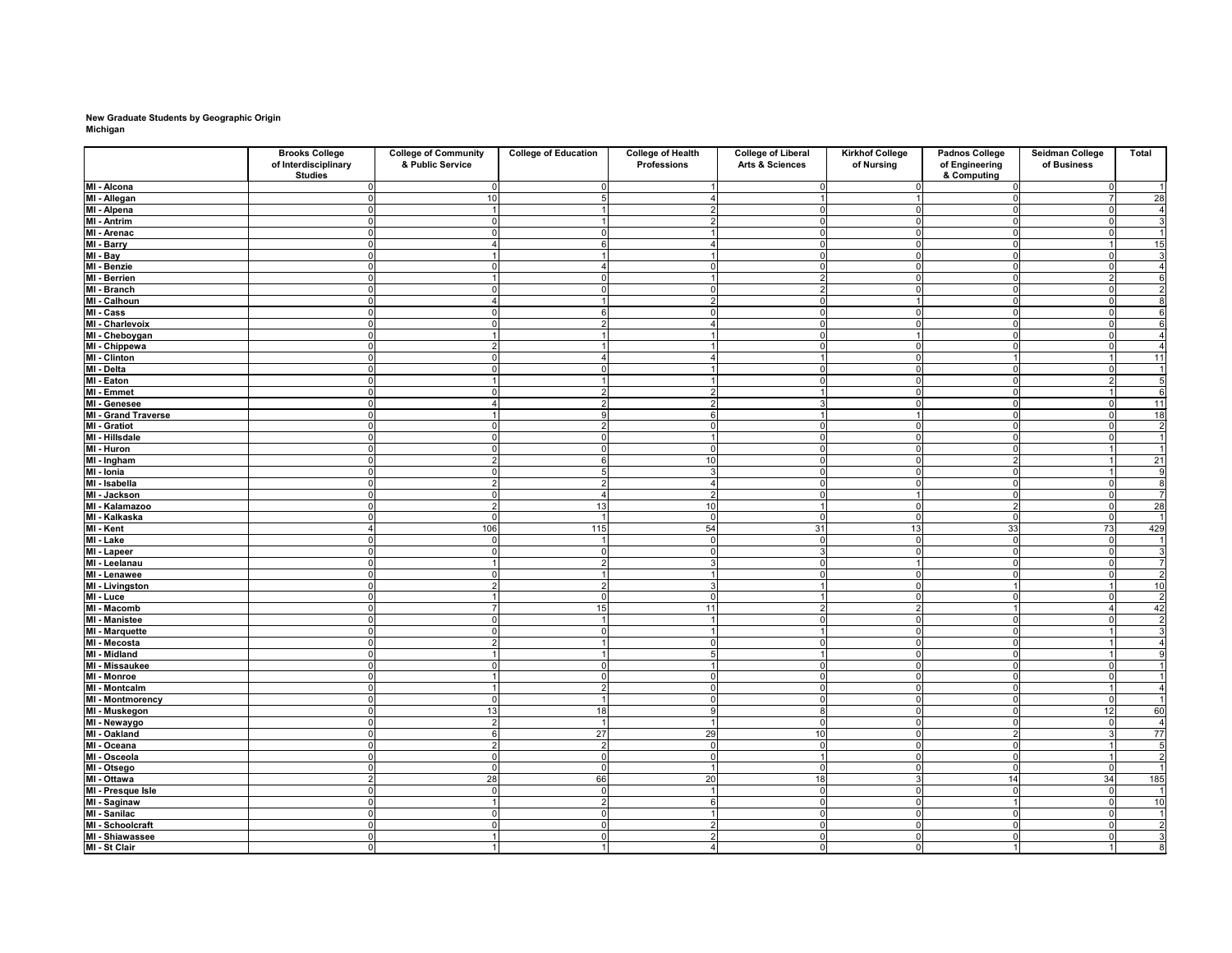**New Graduate Students by Geographic Origin Other US**

|                       | <b>Brooks College</b><br>of Interdisciplinary<br><b>Studies</b> | <b>College of Community</b><br>& Public Service | <b>College of Education</b> | <b>College of Health</b><br><b>Professions</b> | <b>College of Liberal</b><br><b>Arts &amp; Sciences</b> | <b>Kirkhof College</b><br>of Nursing | <b>Padnos College</b><br>of Engineering<br>& Computing | <b>Seidman College</b><br>of Business | <b>Total</b> |
|-----------------------|-----------------------------------------------------------------|-------------------------------------------------|-----------------------------|------------------------------------------------|---------------------------------------------------------|--------------------------------------|--------------------------------------------------------|---------------------------------------|--------------|
| MI - St Joseph        |                                                                 |                                                 |                             |                                                |                                                         |                                      |                                                        |                                       |              |
| MI - Tuscola          |                                                                 |                                                 |                             |                                                |                                                         |                                      |                                                        |                                       |              |
| MI - Vanburen         |                                                                 |                                                 |                             |                                                |                                                         |                                      |                                                        |                                       |              |
| MI - Washtenaw        |                                                                 |                                                 |                             |                                                |                                                         |                                      |                                                        |                                       | 13           |
| MI - Wayne            |                                                                 |                                                 |                             |                                                |                                                         |                                      |                                                        |                                       | 56           |
| MI - Wexford          |                                                                 |                                                 |                             |                                                |                                                         |                                      |                                                        |                                       |              |
| <b>MICHIGAN TOTAL</b> |                                                                 | 216                                             | 378                         | 248                                            |                                                         |                                      |                                                        | 156                                   | 1187         |

|                                | <b>Brooks College</b><br>of Interdisciplinary<br><b>Studies</b> | <b>College of Community</b><br>& Public Service | <b>College of Education</b> | <b>College of Health</b><br><b>Professions</b> | <b>College of Liberal</b><br><b>Arts &amp; Sciences</b> | <b>Kirkhof College</b><br>of Nursing | <b>Padnos College</b><br>of Engineering<br>& Computing | <b>Seidman College</b><br>of Business | <b>Total</b>   |
|--------------------------------|-----------------------------------------------------------------|-------------------------------------------------|-----------------------------|------------------------------------------------|---------------------------------------------------------|--------------------------------------|--------------------------------------------------------|---------------------------------------|----------------|
| <b>Alabama</b>                 |                                                                 |                                                 |                             |                                                |                                                         |                                      |                                                        |                                       |                |
| California                     |                                                                 |                                                 |                             |                                                |                                                         |                                      |                                                        |                                       |                |
| Colorado                       |                                                                 |                                                 |                             |                                                |                                                         |                                      |                                                        |                                       |                |
| <b>Florida</b>                 |                                                                 |                                                 |                             |                                                |                                                         |                                      |                                                        |                                       |                |
| Georgia                        |                                                                 |                                                 |                             |                                                |                                                         |                                      |                                                        |                                       |                |
| <b>Illinois</b>                |                                                                 |                                                 |                             |                                                |                                                         |                                      |                                                        |                                       | 26             |
| Indiana                        |                                                                 |                                                 |                             |                                                |                                                         |                                      |                                                        |                                       | 11             |
| <b>lowa</b><br>Kentucky        |                                                                 |                                                 |                             |                                                |                                                         |                                      |                                                        |                                       | $\overline{2}$ |
|                                |                                                                 |                                                 |                             |                                                |                                                         |                                      |                                                        |                                       | $\overline{3}$ |
| <b>Massachusetts</b>           |                                                                 |                                                 |                             |                                                |                                                         |                                      |                                                        |                                       | ി              |
| <b>Missouri</b>                |                                                                 |                                                 |                             |                                                |                                                         |                                      |                                                        |                                       |                |
| <b>New Jersey</b>              |                                                                 |                                                 |                             |                                                |                                                         |                                      |                                                        |                                       |                |
| <b>New York</b>                |                                                                 |                                                 |                             |                                                |                                                         |                                      |                                                        |                                       |                |
| <b>North Carolina</b>          |                                                                 |                                                 |                             |                                                |                                                         |                                      |                                                        |                                       |                |
| Ohio                           |                                                                 |                                                 |                             |                                                |                                                         |                                      |                                                        |                                       |                |
| Oregon<br>Pennsylvania         |                                                                 |                                                 |                             |                                                |                                                         |                                      |                                                        |                                       |                |
|                                |                                                                 |                                                 |                             |                                                |                                                         |                                      |                                                        |                                       |                |
| <b>Tennessee</b>               |                                                                 |                                                 |                             |                                                |                                                         |                                      |                                                        |                                       |                |
| <b>Texas</b>                   |                                                                 |                                                 |                             |                                                |                                                         |                                      |                                                        |                                       |                |
| Utah                           |                                                                 |                                                 |                             |                                                |                                                         |                                      |                                                        |                                       |                |
| Vermont                        |                                                                 |                                                 |                             |                                                |                                                         |                                      |                                                        |                                       |                |
| <b>Virginia<br/>Washington</b> |                                                                 |                                                 |                             |                                                |                                                         |                                      |                                                        |                                       |                |
|                                |                                                                 |                                                 |                             |                                                |                                                         |                                      |                                                        |                                       |                |
| <b>Wisconsin</b>               |                                                                 |                                                 |                             |                                                |                                                         |                                      |                                                        |                                       | 3              |
| <b>OTHER U.S. TOTAL</b>        |                                                                 | 17                                              | 22                          | 41                                             |                                                         |                                      |                                                        |                                       | 108            |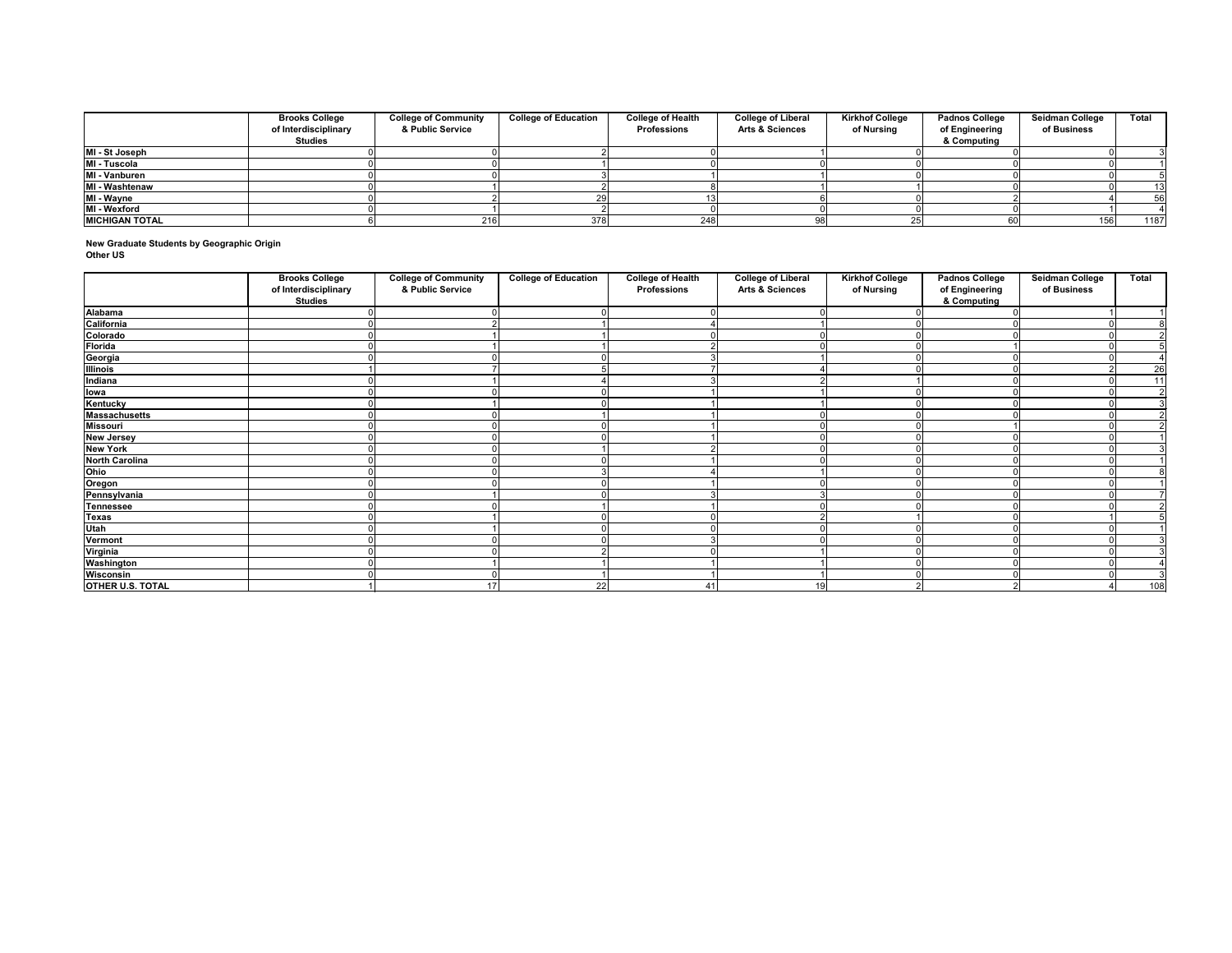### **New Graduate Students by Geographic Origin INTERNATIONAL**

|                                                                                                                       | <b>Brooks College</b> | <b>College of Community</b> | <b>College of Education</b> | <b>College of Health</b> | <b>College of Liberal</b>  | <b>Kirkhof College</b> | <b>Padnos College</b> | <b>Seidman College</b> | <b>Total</b>   |
|-----------------------------------------------------------------------------------------------------------------------|-----------------------|-----------------------------|-----------------------------|--------------------------|----------------------------|------------------------|-----------------------|------------------------|----------------|
|                                                                                                                       | of Interdisciplinary  | & Public Service            |                             | <b>Professions</b>       | <b>Arts &amp; Sciences</b> | of Nursing             | of Engineering        | of Business            |                |
|                                                                                                                       | <b>Studies</b>        |                             |                             |                          |                            |                        | & Computing           |                        |                |
| <b>Australia</b>                                                                                                      |                       |                             |                             |                          |                            |                        |                       |                        |                |
|                                                                                                                       |                       |                             |                             |                          |                            |                        |                       |                        | $\overline{2}$ |
|                                                                                                                       |                       |                             |                             |                          |                            |                        | $\Omega$              |                        |                |
|                                                                                                                       |                       |                             |                             |                          |                            |                        | $\Omega$              |                        |                |
| <b>Exercise</b><br><b>Bangladesh<br/> Belize</b><br><b>Brazil</b><br><b>Canada</b><br><b>China</b><br><b>Colombia</b> |                       |                             |                             |                          |                            |                        |                       |                        | $\overline{2}$ |
|                                                                                                                       |                       |                             |                             |                          |                            |                        |                       |                        | $\overline{3}$ |
|                                                                                                                       |                       |                             |                             |                          |                            |                        |                       |                        | $\overline{2}$ |
| Congo<br>Egypt<br>Ethiopia                                                                                            |                       |                             |                             |                          |                            |                        |                       |                        |                |
|                                                                                                                       |                       | $\Omega$                    |                             |                          |                            |                        |                       |                        |                |
|                                                                                                                       |                       |                             |                             |                          |                            |                        |                       |                        |                |
| Ghana                                                                                                                 |                       |                             |                             |                          |                            |                        |                       |                        | 3              |
| India                                                                                                                 |                       |                             |                             |                          |                            |                        | 13                    |                        | 20             |
| <b>Iran</b>                                                                                                           |                       |                             |                             |                          |                            |                        | $\Omega$              |                        | $\overline{2}$ |
| <b>Kazakhstan</b>                                                                                                     |                       |                             |                             |                          |                            |                        | $\Omega$              |                        |                |
|                                                                                                                       |                       |                             |                             |                          |                            |                        | $\Omega$              |                        |                |
| Kenya<br>Malaysia                                                                                                     |                       |                             |                             |                          |                            |                        |                       |                        | $\overline{2}$ |
| <b>Mexico</b>                                                                                                         |                       |                             |                             |                          |                            |                        |                       |                        | <sup>2</sup>   |
|                                                                                                                       |                       |                             |                             |                          |                            |                        |                       |                        |                |
| Myanmar<br>Nepal<br>Nicaragua                                                                                         |                       |                             |                             |                          |                            |                        |                       |                        |                |
|                                                                                                                       |                       |                             |                             |                          |                            |                        |                       |                        |                |
|                                                                                                                       |                       |                             |                             |                          |                            |                        | $\Omega$              |                        |                |
| Nigeria<br>Saudi Arabia                                                                                               |                       |                             |                             |                          |                            |                        |                       |                        |                |
| <b>South Africa</b>                                                                                                   |                       |                             |                             |                          |                            |                        |                       |                        |                |
| <b>South Korea</b><br>Switzerland                                                                                     |                       |                             |                             |                          |                            |                        |                       |                        |                |
|                                                                                                                       |                       |                             |                             |                          |                            |                        |                       |                        |                |
| <b>Turkey</b>                                                                                                         |                       |                             |                             |                          |                            |                        | $\Omega$              |                        |                |
|                                                                                                                       |                       |                             |                             |                          |                            |                        |                       |                        |                |
| Ukraine<br>Venezuela                                                                                                  |                       |                             |                             |                          |                            |                        |                       |                        | $\overline{2}$ |
| <b>International Total</b>                                                                                            |                       | 10 <sup>1</sup>             |                             |                          |                            |                        | 34                    |                        | 69             |

**New Graduate Students by Undergraduate GPA**

|                           | <b>Brooks College</b><br>of Interdisciplinary<br><b>Studies</b> | <b>College of Community</b><br>& Public Service | <b>College of Education</b> | <b>College of Health</b><br><b>Professions</b> | <b>College of Liberal</b><br><b>Arts &amp; Sciences</b> | <b>Kirkhof College</b><br>of Nursing | <b>Padnos College</b><br>of Engineering<br>& Computing | <b>Seidman College</b><br>of Business | <b>Total</b> |
|---------------------------|-----------------------------------------------------------------|-------------------------------------------------|-----------------------------|------------------------------------------------|---------------------------------------------------------|--------------------------------------|--------------------------------------------------------|---------------------------------------|--------------|
| 2.00 to 2.49              |                                                                 |                                                 |                             |                                                |                                                         |                                      |                                                        |                                       | 18           |
| 2.50 to 2.99              |                                                                 |                                                 |                             |                                                |                                                         |                                      |                                                        |                                       | 162          |
| 3.00 to 3.49              |                                                                 | 131                                             |                             |                                                |                                                         |                                      |                                                        |                                       | 526          |
| 3.50 to 4.00              |                                                                 |                                                 |                             | 156                                            |                                                         |                                      |                                                        |                                       | 578          |
| <b>Unreported</b>         |                                                                 |                                                 |                             |                                                |                                                         |                                      |                                                        |                                       | 80           |
| <b>Mean Undergrad GPA</b> | 3.27                                                            | 3.31                                            | 3.41                        | 3.60                                           | 3.33                                                    | 3.40                                 | 3.38                                                   | 3.39                                  | 3.41         |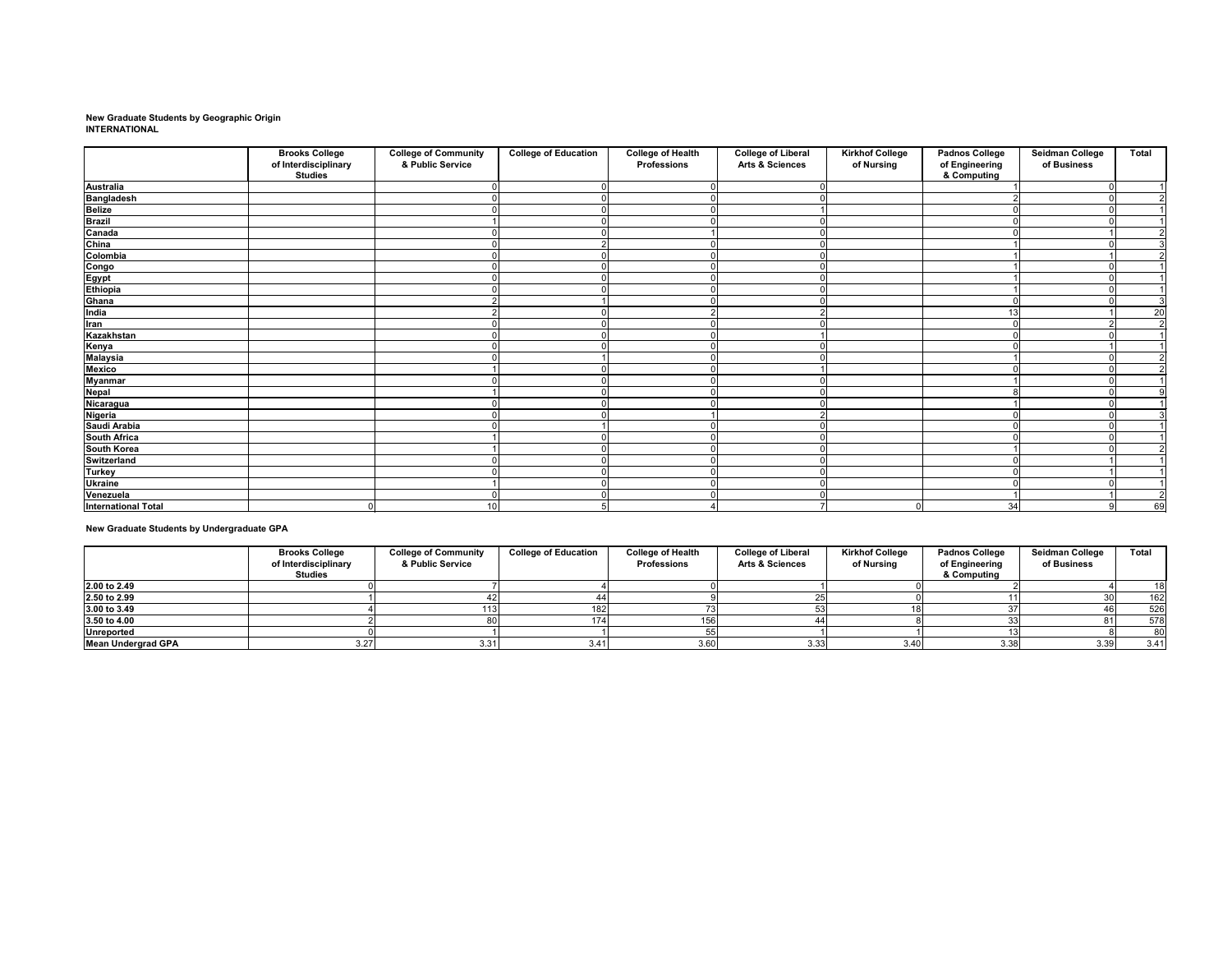**New Graduate Students by Undergraduate Institution**

| <b>Brooks College of Interdisciplinary Studies</b> | <b>College of Community and Public Service</b> | <b>College of Education</b>         | <b>College of Health Professions</b> |
|----------------------------------------------------|------------------------------------------------|-------------------------------------|--------------------------------------|
| Grand Valley State University (4)                  | Grand Valley State University (125)            | Grand Valley State University (180) | Grand Valley State University (106)  |
|                                                    | Western Michigan University (12)               | Western Michigan University (22)    | Central Michigan University (21)     |
|                                                    | Central Michigan University (11)               | Michigan State University (20)      | Michigan State University (20)       |
|                                                    | Michigan State University (11)                 | Central Michigan University (16)    | Hope College (11)                    |
|                                                    | Hope College (8)                               | Oakland University (16)             | Western Michigan University (11)     |
|                                                    | Calvin College (6)                             | Hope College (12)                   | Grand Rapids Comm College (10)       |
|                                                    | Cornerstone University (6)                     | Eastern Michigan University (11)    | Wayne State University (6)           |
|                                                    | Ferris State University (5)                    | Calvin College (10)                 | Oakland University (5)               |
|                                                    | Aquinas College-MI (4)                         | Aquinas College-MI (9)              | Baker College - Flint (5)            |
|                                                    | Saginaw Valley State Univ (3)                  | Marygrove College (7)               | Calvin College (4)                   |
|                                                    | Univ of Michigan-Ann Arbor (3)                 | Wayne State University (6)          | Univ of Michigan-Ann Arbor (4)       |
|                                                    | Saint Mary's Coll Notre Dame (2)               | Baker College - Flint (6)           | Eastern Michigan University (3)      |
|                                                    | Davenport Univ-Grand Rapids (2)                | Saginaw Valley State Univ (5)       | Ferris State University (3)          |
|                                                    | Grace Bible College (2)                        | Ferris State University (4)         | Michigan Tech University (3)         |
|                                                    | Spring Arbor University (2)                    | Spring Arbor University (4)         | Spring Arbor University (3)          |
|                                                    | Dr NTR Univ of Health Sciences (2)             | Alma College (3)                    | Saginaw Valley State Univ (3)        |
|                                                    |                                                | University of Phoenix (3)           | University of Vermont (3)            |
|                                                    |                                                | Bradley University (2)              | Trinity Christian College (2)        |
|                                                    |                                                | Indiana University South Bend (2)   | Albion College (2)                   |
|                                                    |                                                | Indiana Wesleyan University (2)     | Aquinas College-MI (2)               |
|                                                    |                                                | Cornerstone University (2)          | Schoolcraft College (2)              |
|                                                    |                                                | Madonna University (2)              | University of Ilorin (2)             |
|                                                    |                                                | Northern Michigan University (2)    |                                      |
|                                                    |                                                | Univ of Michigan-Ann Arbor (2)      |                                      |
|                                                    |                                                | Univ of Michigan-Dearborn (2)       |                                      |

| <b>College of Liberal Arts and Sciences</b> | <b>Kirkhof College of Nursing</b>  | Padnos College of Engineering and Computing | <b>Seidman College of Business</b> |
|---------------------------------------------|------------------------------------|---------------------------------------------|------------------------------------|
| Grand Valley State University (64)          | Grand Valley State University (13) | Grand Valley State University (35)          | Grand Valley State University (96) |
| Central Michigan University (4)             | Calvin College (5)                 | Michigan State University (5)               | Calvin College (7)                 |
| Hope College (4)                            |                                    | Calvin College (4)                          | Central Michigan University (4)    |
| Michigan State University (4)               |                                    | Michigan Tech University (4)                | Davenport Univ-Grand Rapids (4)    |
| Western Michigan University (4)             |                                    | Univ of Michigan-Ann Arbor (4)              | Hope College (4)                   |
| Northern Michigan University (3)            |                                    | Western Michigan University (3)             | Univ of Michigan-Ann Arbor (4)     |
| Univ of Michigan-Ann Arbor (3)              |                                    | lowa State University (2)                   | Western Michigan University (4)    |
| Aquinas College-MI (2)                      |                                    | Aquinas College-MI (2)                      | Ferris State University (3)        |
| Calvin College (2)                          |                                    | Ohio State University (2)                   | Michigan State University (3)      |
| Eastern Michigan University (2)             |                                    | Jawaharlal Nehru Tech Univ (2)              | Alma College (2)                   |
| Ferris State University (2)                 |                                    | University of Mumbai (2)                    | Aquinas College-MI (2)             |
|                                             |                                    | Osmania University College (2)              | Northwood Univ-MI (2)              |
|                                             |                                    | Tribhuvan University (2)                    |                                    |
|                                             |                                    | Krishna University (2)                      |                                    |